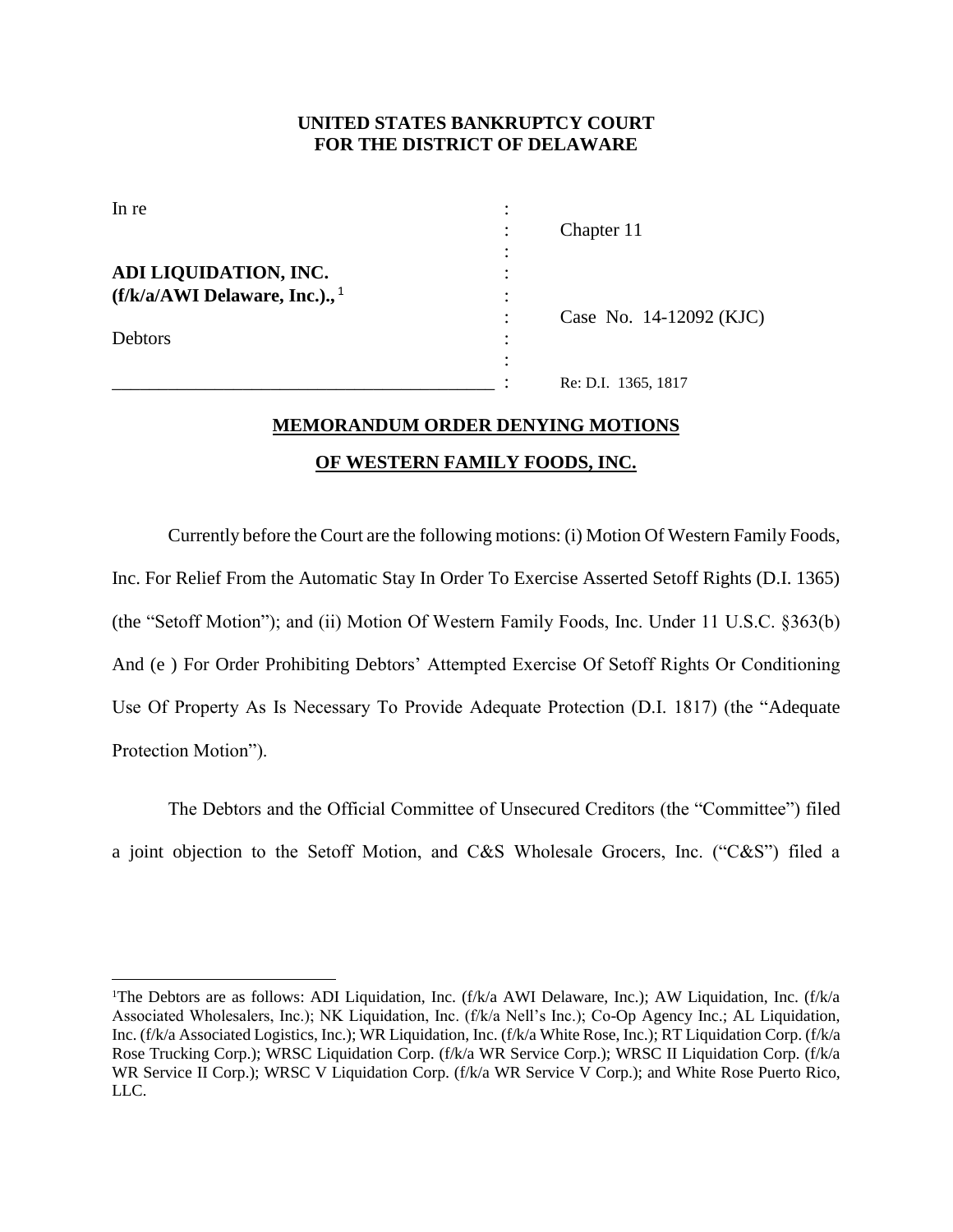Reservation of Rights and Response to the Setoff Motion. The Debtors and the Committee filed objections to the Adequate Protection Motion.

A hearing to consider the Setoff Motion and the Adequate Protection Motion was held on April 30, 2015.

## 1. The Setoff Motion

 $\overline{a}$ 

In the Setoff Motion, Western Family Foods, Inc. ("WFFI") seeks relief from the automatic stay of Bankruptcy Code §362 to allow it to exercise its setoff rights against its general unsecured claims against the Debtors. The Debtors, however, assert that they also hold certain setoff rights, and have asked for Court approval of the exercise of their setoff rights against claimants who, like WFFI, have asserted administrative priority claims under Bankruptcy Code  $$503(b)(9).$ <sup>2</sup>

Bankruptcy Code §362(d) provides that, "[o]n the request of a party in interest and after notice and a hearing, the court shall grant relief from the stay provided under [§362(a)] . . . for cause, including the lack of adequate protection of an interest in property of such party in interest." 11 U.S.C. §362(d). When determining whether "cause" exists to grant relief from the stay, courts should balance the competing interests of the debtor and the movant by considering (i) whether great prejudice to either the bankruptcy estate or the debtor will result by granting relief from the stay, and (ii) whether the hardship to the non-bankruptcy party by maintenance of the stay

<sup>2</sup> The Debtors and the Committee filed the Joint Motion of the Debtors and the Official Committee of Unsecured Creditors for an Order (I) Authorizing the Debtors to Offset Trade Credits, Vendor Overpayments, and/or Other Amounts Owed to the Debtors First Against the Administrative or Secured Portion of Creditors' Claims; and (II) Disallowing Claims for Post-Petition Interest in Connection with Claims Asserted Under 11 U.S.C. §503(b)(9) (D.I. 1821) (the "Joint Motion"). By Memorandum and Order dated May 5, 2015 (D.I.s 2052, 2053), I granted the relief sought in the Joint Motion (the "Joint Motion Decision").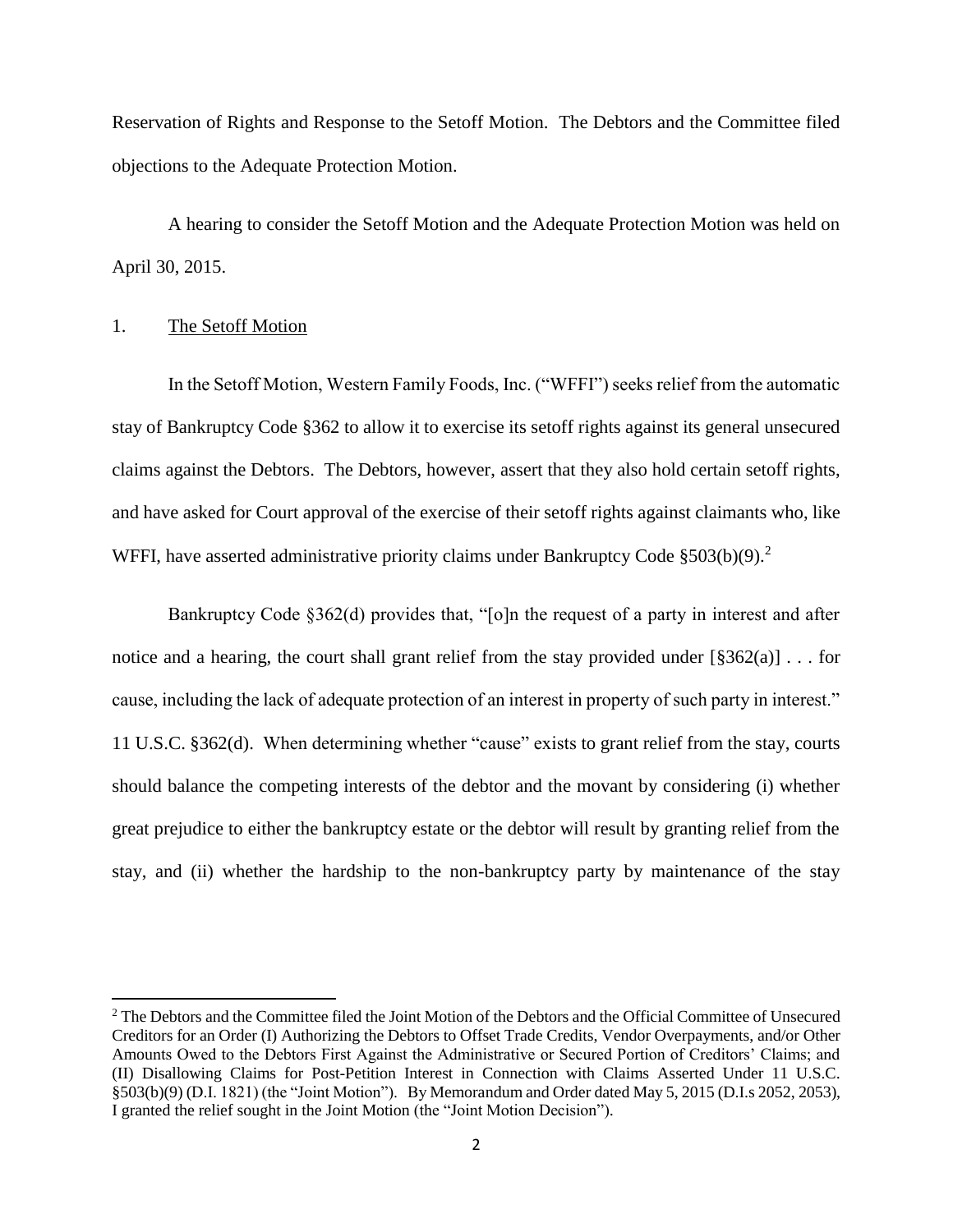considerably outweighs the hardship to the debtor. *See In re Rexene Products Corp.,* 141 B.R. 574, 576 (Bankr.D.Del. 1992).<sup>3</sup>

I conclude that the Debtors and the bankruptcy estate would be prejudiced if WFFI were granted relief from the stay to exercise its setoff rights. WFFI argues, however, that the hardship it will suffer if it is not permitted to apply its setoff rights outweighs the hardship the Debtors will suffer if relief from the stay is granted. At its core, the dispute between the parties is a race to determine which party can exercise its setoff rights first, which, in turn, determines whether the competing setoff rights are applied to WFFI"s §503(b)(9) claim or WFFI's general unsecured claim.

As discussed in more detail in the Joint Motion Decision, there is no basis in the Bankruptcy Code or applicable case law to conclude that a claimant's setoff rights should trump a debtor's setoff rights.

> The Court, in evaluating setoff, should favor an application that is most likely to result in equal distributions to the Debtors' creditors as a whole. *See In re Colonial Realty Co.,* 229 B.R. 567, 575 (Bankr. D.Conn. 1999) (holding that the right to setoff is not absolute and must be balanced against the debtor's duty to maximize assets of the bankruptcy estate and equitable treatment of other creditors.)

*In re Circuit City Stores, Inc.,* 2009 WL 4755253, \*4 (Bankr. E.D. Va. Dec. 3, 2009). The Bankruptcy Code does not treat a debtor's and creditor's right to setoff equally. *Compare* 11 U.S.C. §558 *with* 11 U.S.C. §553. Allowing the Debtors to offset postpetition claims, while restricting a creditor's setoff rights, is consistent with the plain language of the Code and furthers the goals and objectives of the Code.

 $\overline{\phantom{a}}$ 

<sup>3</sup> Although the Court in *Rexene* considered whether to grant relief from the stay to permit a claimant to continue pursuing a lawsuit pending against the debtor in a non-bankruptcy forum, I conclude that the standard, with slight modifications, is apt here.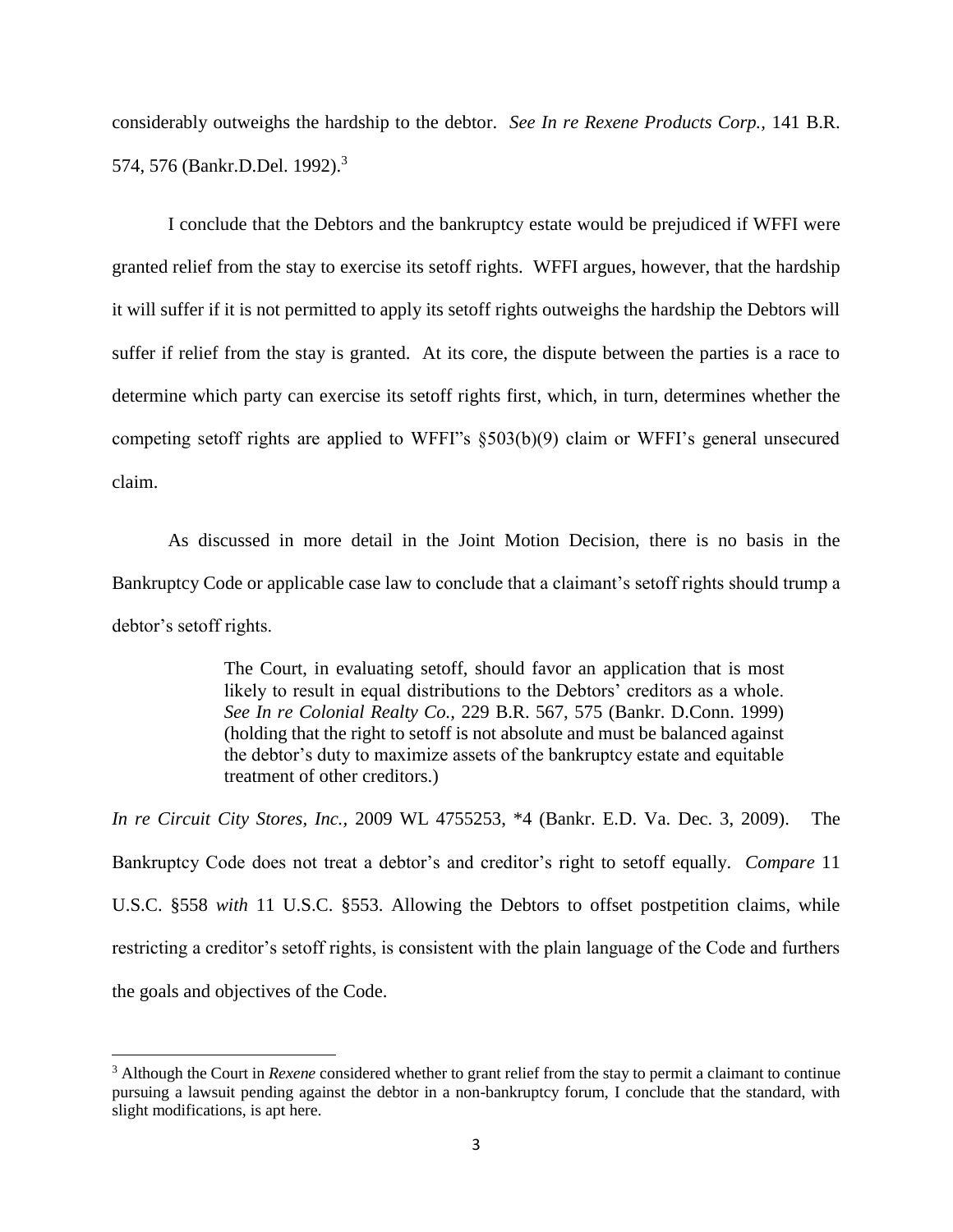For the foregoing reasons, and for the reasons set forth in the Joint Motion Decision, I conclude that the prejudice to the Debtors in granting relief from the stay outweighs the hardship to WFFI in maintaining the stay. Moreover, based upon a review of applicable Bankruptcy Code provisions and the policies underlying the Bankruptcy Code, I also conclude that the Debtors' right to offset the §503(b)(9) claim takes precedence over WFFI's right to offset the general unsecured claim. The Setoff Motion will be denied.

## 2. The Adequate Protection Motion

 $\overline{a}$ 

The Adequate Protection Motion, at bottom, seeks the same relief as the Setoff Motion. The Adequate Protection Motion seeks to prevent the Debtors from exercising their setoff rights without providing adequate protection to WFFI.<sup>4</sup> As discussed in the Joint Motion Decision, I have reservations about whether adequate protection is available to WFFI under these circumstances. However, to the extent that adequate protection would be appropriate, I agree with the *Circuit City* Court:

> Permitting the Debtor to offset prepetition Receivables against the Claimants' postpetition Administrative Expenses does not in any way destroy a Claimant's security interest by virtue of § 553 and §506. Satisfying creditor claims by extinguishing debt that a creditor otherwise owes to the Debtor does not erode the value of the claims alleged by the creditor. The Claimant gets the benefit of the extinguishment of the debt it owes to the Debtors dollar for dollar. Therefore, the Claimants are not harmed by the Debtors' exercise of the Debtors' § 558 setoff rights. Rather, the Claimants are complaining that they are not receiving the windfall that they were perhaps hoping to receive to the detriment of creditors as a whole.

<sup>&</sup>lt;sup>4</sup> In the Joint Motion Decision, I concluded that the Bankruptcy Code, case law and the policies underlying the Bankruptcy Code support acknowledging the Debtors' discretion to apply its setoff rights against secured claims, administrative claims (including §503(b)(9) claims) or general unsecured claims. To the extent the Debtors have already, in their discretion, exercised their setoff rights against WFFI's §503(b)(9) claim, the setoff will not be reversed. Any dispute regarding the amount of the claims or the Debtors' setoff rights should be resolved pursuant to the Procedures Order dated February 20, 2015 (D.I. 1781).